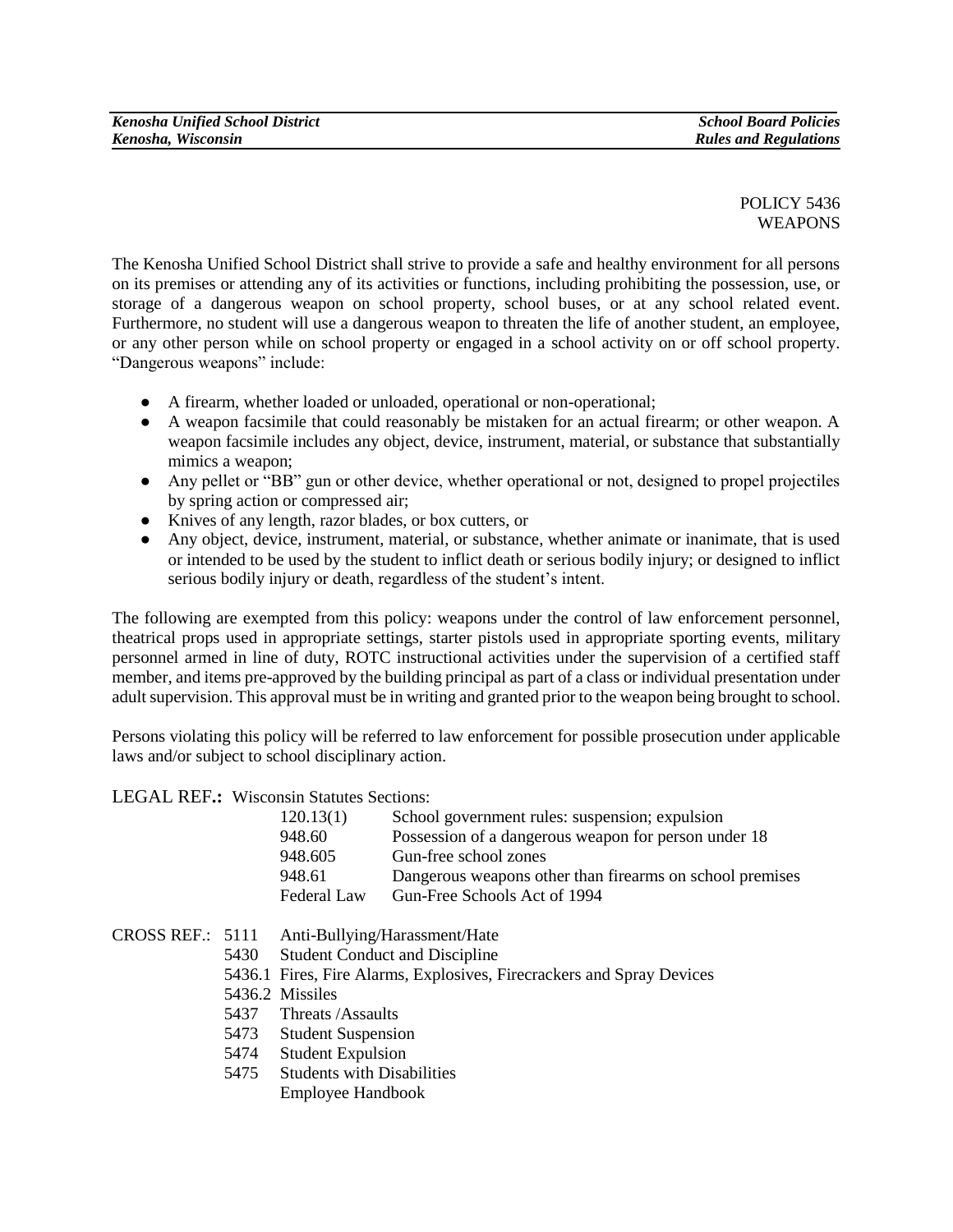POLICY 5436 WEAPONS Page 2

## ADMINISTRATIVE REGULATIONS:None

AFFIRMED: August 13, 1991

REVISED: October 8, 1996 September 9, 1997 May 11, 1999 February 23, 2016 December 14, 2021